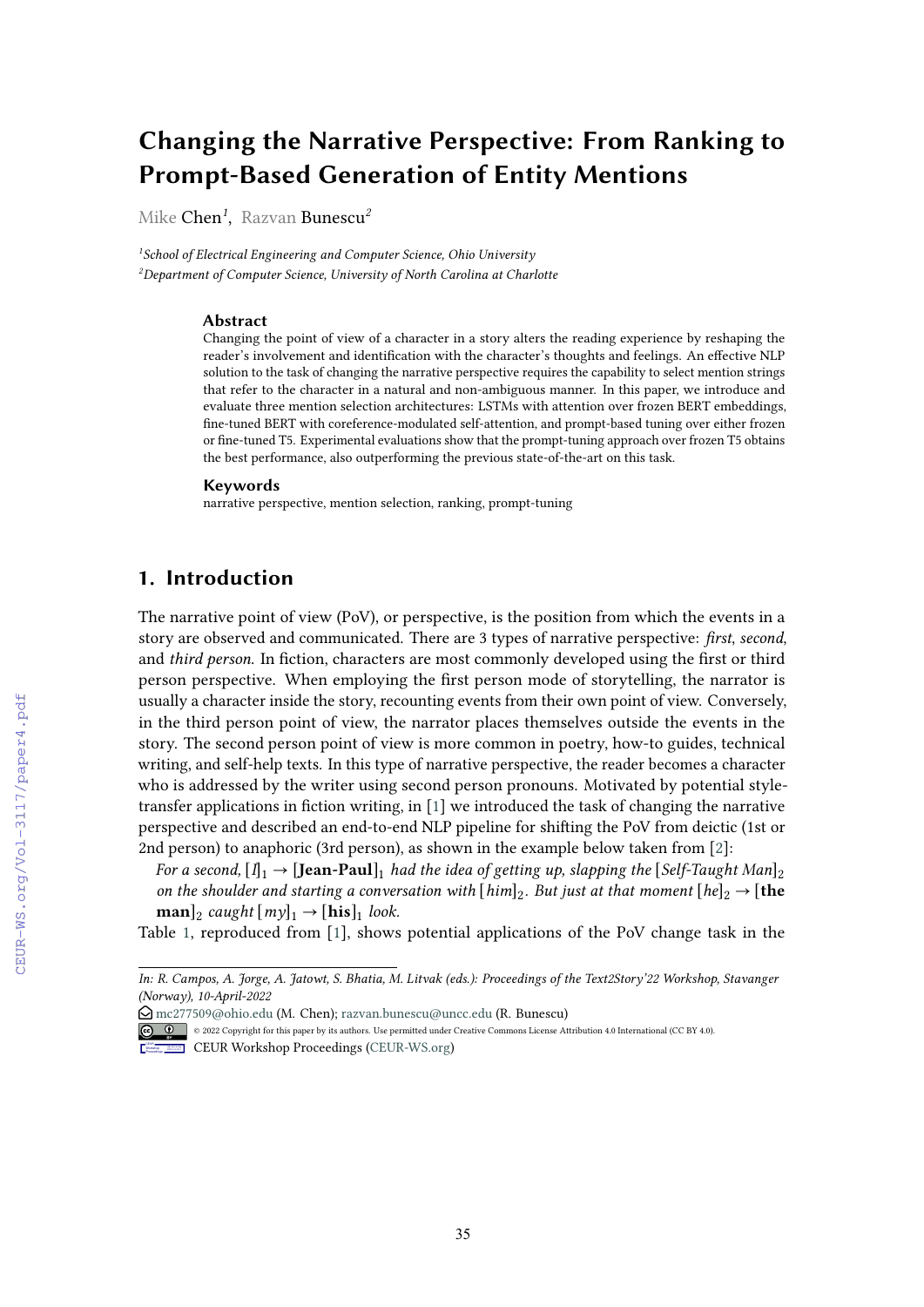| Table 1                                                           |  |
|-------------------------------------------------------------------|--|
| Pairs of sentences written from different narrative perspectives. |  |

| Autobiography $\leftrightarrow$ Biography    |                                                                                                             |  |  |  |  |  |
|----------------------------------------------|-------------------------------------------------------------------------------------------------------------|--|--|--|--|--|
| $1^{st}$                                     | When the youngest of $my$ sisters saw him in his bloodied condition, $I$ clearly recall her                 |  |  |  |  |  |
|                                              | bursting out "Let me die in his place!". [4]                                                                |  |  |  |  |  |
| $3^{rd}$                                     | When the youngest of <i>Akira's</i> sisters saw her brother in his bloodied condition, <i>Akira</i> clearly |  |  |  |  |  |
|                                              | recalls her bursting out "Let me die in his place!".                                                        |  |  |  |  |  |
| Educational $\leftrightarrow$ Self-diagnosis |                                                                                                             |  |  |  |  |  |
| $3^{rd}$                                     | Persons afflicted with the classic form of the illness have periods of severe depression as well as         |  |  |  |  |  |
|                                              | periods of mania. [5]                                                                                       |  |  |  |  |  |
| $2^{nd}$                                     | You have periods of severe depression as well as periods of mania.                                          |  |  |  |  |  |
| Abstract $\leftrightarrow$ Related work      |                                                                                                             |  |  |  |  |  |
| $1^{st}$                                     | We show that the bound is tight, and we develop an algorithm that computes the optimal                      |  |  |  |  |  |
|                                              | schedule. [6]                                                                                               |  |  |  |  |  |
| $3^{rd}$                                     | The authors show that the bound is tight, and they develop an algorithm that computes the                   |  |  |  |  |  |
|                                              | optimal schedule.                                                                                           |  |  |  |  |  |

automatic generation of biographical text, self-diagnosis material, or related work paragraphs, starting from auto-biographical text, educational material, or abstract paragraphs, respectively. While changing the narrative perspective bears similarities with other NLP tasks, such as paraphrasing, referential expression generation, and style transfer, it has unique aspects that require customized, if not entirely novel solutions [\[1\]](#page-8-3).

Following the end-to-end pipeline described in [\[1\]](#page-8-3), a coreference resolution system is used frst to identify the entity mentions for all characters in the story. The example above contains two discourse entities: the narrator *Jean-Paul*, using a 1st person PoV, and *the Self-Taught Man*, using a 3rd person PoV. Given a *focus entity*  $E =$  *Jean-Paul* that is described in the 1st person PoV, the task is to change its mention strings to refect a 3rd person PoV. This is done by a *mention selection* model that is tasked with choosing among strings in a set  $S(E)$  that contains names, nouns, as well as suitable 3rd person pronouns. This set of candidate strings is created automatically by a separate component of the pipeline. Another pipeline module is tasked with changing verb conjugations from 1st to 3rd person whenever the focus mention is the subject of a verb at present tense singular. The mention selection task is non-trivial, as there may already be other *confounding entities*, e.g. *the Self-Taught Man*, that are mentioned using the same third person pronouns, as such their mention strings might need to be changed too, in order to avoid referential ambiguity. At the same time, repeated uses of names should be avoided, to maintain naturalness. In [\[1\]](#page-8-3) we describe a ranking approach to mention selection that processes the text auto-regressively using LSTMs on top of BERT embeddings [\[3\]](#page-8-4).

In this paper, we show that adding self-attention to the LSTM architecture (Section [2.1\)](#page-2-0) improves both mention selection and end-to-end performance. Furthermore, we introduce two new architectures: a coreference-augmented self-attention model for BERT (Section [2.2\)](#page-3-0) that eliminates the LSTM layer, and a prompt-tuning approach (Section [3\)](#page-4-0) for the T5 text-to-text Transformer [\[7\]](#page-8-5). Overall, prompt-tuning [\[8\]](#page-8-6) over T5 with frozen parameters performs the best, with further gains observed when fne-tuned on the PoV dataset in a 2-fold evaluation.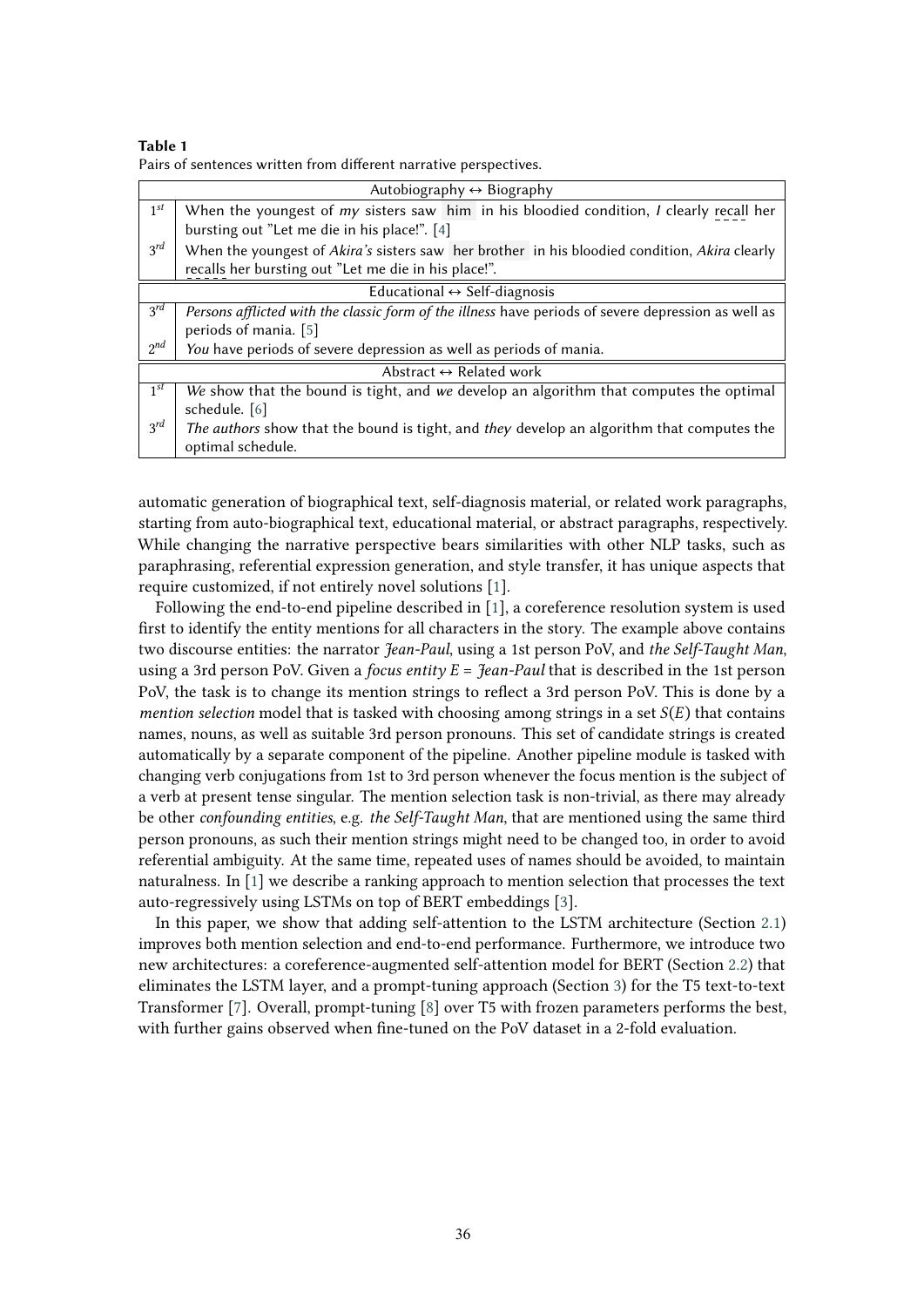### **2. Mention Selection as Ranking**

Given a set of candidate strings  $S(E)$  that can be used for referring to an entity E, mention selection is about determining the most appropriate string to use in a given textual context . For a confounding entity, this set is determined from all unique strings that are used in its coreference chain, e.g.  $S(E_2) = \{the Self-Taught Man, the man, he, his, ...\}$  in the example above. For the focus entity, which originally is in a 1st or 2nd person PoV, we use 3rd person pronouns that agree in number and gender with the given name, as well as noun phrases extracted from the document using the methods described in [\[1\]](#page-8-3). A scoring function  $score(s_i|C)$  is trained to capture how appropriate a string  $s_i \in S(E)$  is to be used as a mention of an entity E in context C. Given  $s_i$ ,  $s_i \in S(E)$ , we use  $\langle s_i \rangle s_i | C \rangle$  to denote that  $s_i$  is more appropriate than  $s_i$  in the context *C*. Correspondingly, the ranking system is trained to compute a  $score(s_i|C) > score(s_i|C) + \gamma$ , where  $\gamma$  is a margin hyper-parameter, which results in the margin-based ranking loss shown below:

$$
\sum_{s_i \succ s_j | C} max\{0, \gamma - score(s_i | C) + score(s_j | C)\}
$$

At training time, we use the observed mention string  $\hat{s} \in S(E)$  to create ranking pairs  $\langle \hat{s} \rangle \rangle$ , for all  $s \in S(E)$ ,  $s \neq \hat{s}$ , as training examples.

### <span id="page-2-0"></span>**2.1. LSTMs over Tokens and Mentions**

The best performing approach in [\[1\]](#page-8-3) is composed of 4 LSTM models. For any given entity mention, the text is split into a left context  $C_{left}$  that ends with the current mention and a right context  $C_{right}$ , i.e.  $C = [C_{left}, C_{right}]$ . Mention strings in  $C_{right}$  corresponding to focus and confounding entities are replaced with a special  $\langle$ *unk* $\rangle$  token, to ensure models do not use information unavailable at test time. The left context is processed sequentially, at token-level by  $LSTM_{left}^T$  and at mention-level by  $LSTM_{left}^M$  producing the final states  $h_{left}^T$  and  $h_{left}^M$  respectively. A similar processing is done for the right context, to produce final states  $h^T_{right}$  and  $h^M_{right}$ . All LSTMs are run on top of contextual embeddings produced by a frozen BERT [\[3\]](#page-8-4). The final states are then concatenated and used as input to a fully connected network with one hidden layer and a linear output node that computes the  $score(s_i|C)$ .

Given the signifcant gains in performance brought about by attention when used with LSTMs [\[9\]](#page-8-7) or within Transformer [\[10\]](#page-8-8), we added an attention mechanism to each of the four LSTM models. Using the concatenation formulation of Luong et al. [\[11\]](#page-8-9), we compute a context vector  $\zeta$  for the last token of the current mention, where the attention weights span all the tokens to the left or to the right of the current mention, depending on whether the left or right LSTM is used. For the token-level LSTMs, the two context vectors are concatenated and used as input to a fully connected network with one hidden layer to compute a  $\mathit{score}(z_{left}^T, z_{right}^T)$ . Similarly, a score $(z_{left}^{M}, z_{right}^{M})$  is computed using the two context vectors from the mention-level LSTMs. Finally, the two attention-based scores are added to the original LSTM-based ranking score described above in order to compute the final ranking  $score(s<sub>i</sub>|C)$ . The overall architecture containing the original LSTMs and the new attention mechanisms is illustrated in Figure [1.](#page-3-1)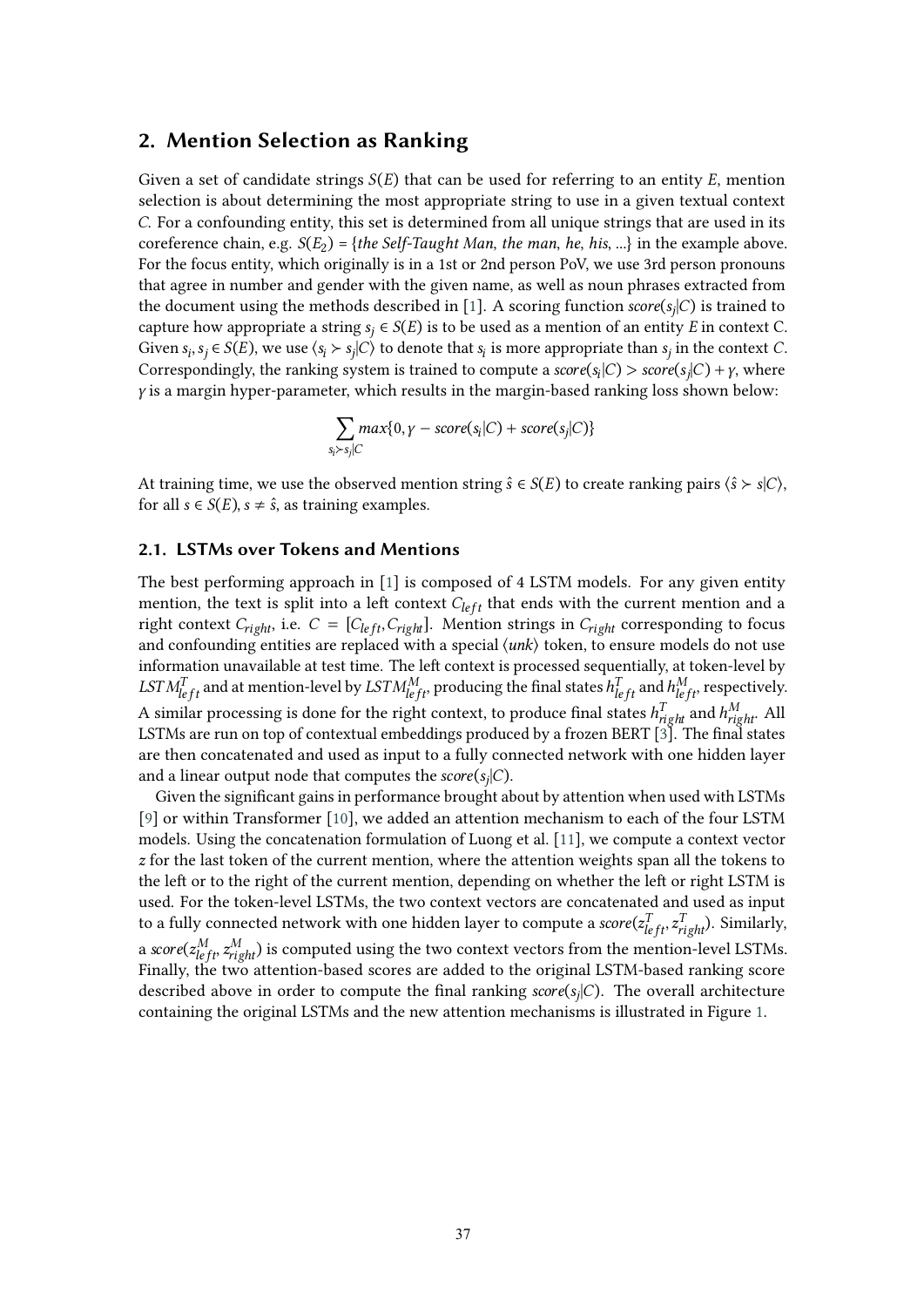

<span id="page-3-1"></span>**Figure 1:** Computation of  $score(s_i|C)$  using token-level and mention-level LSTMs with attention for left and right contexts, and the vector of binary features  $\phi^b$  introduced in [\[1\]](#page-8-3).

### <span id="page-3-0"></span>**2.2. Coreference-Modulated Self-Attention**

The LSTM-based architecture uses as input contextual embeddings computed by BERT. Inspired by the concept of *pseudo self-attention* [\[12\]](#page-8-10), we developed a new approach that does away with the LSTM layers, and instead adapts the BERT model itself to compute a vector representation of the candidate mention string  $s_i$  in context. To incorporate coreference information in the underlying Transformer model, we first introduce a square matrix  $Y \in \mathbb{Z}^{N \times N}$  that represents the coreference information in the N input tokens, where  $Y[i, j] = 1$  if and only if the tokens at positions *i* and *j* belong to mentions that are coreferent, otherwise  $Y[i, j] = 0$ . Correspondingly, the diagonal vector **d** of the coreference matrix Y has  $d[i] = 1$  if the token *i* belongs to a person entity mention, otherwise  $d[i] = 0$ . If we update each row in Y as  $Y[i, :] = 2 \times d - Y[i, :]$ , then  $[Y[i, j] = 0$  if the tokens at positions *i* and *j* do not belong to any entity mentions;  $Y[i, j] = 1$  if the two tokens belong to mentions that are coreferent; and  $Y[i, j] = 2$  if token *i* belongs to an entity mention that does not corefer with the entity mention to which token  $i$  belongs, if any. Thus, for each token position *i*, the corresponding row  $Y[i, :]$  will contain one of the numbers 0, 1, and 2, distinguishing among the 3 situations. We map each of the 3 numbers to their own trainable embedding with size  $d_{model}$ , and then transform the row vector  $Y[i, :]$  into a coreference embedding matrix  $C[i] \in \mathbb{R}^{N \times d_{model}}$  by replacing the numbers 0, 1, and 2 with their corresponding embeddings. When the matrices  $C[i]$  are stacked over all token positions *i* in the input, they create a 3-dimensional coreference embedding tensor  $C \in \mathbb{R}^{N \times N \times d_{model}}$ . Let  $P \in \mathbb{R}^{N \times N \times d_{model}}$ be the 3-dimensional tensor of relative positional embeddings [\[13\]](#page-8-11). Then, for each attention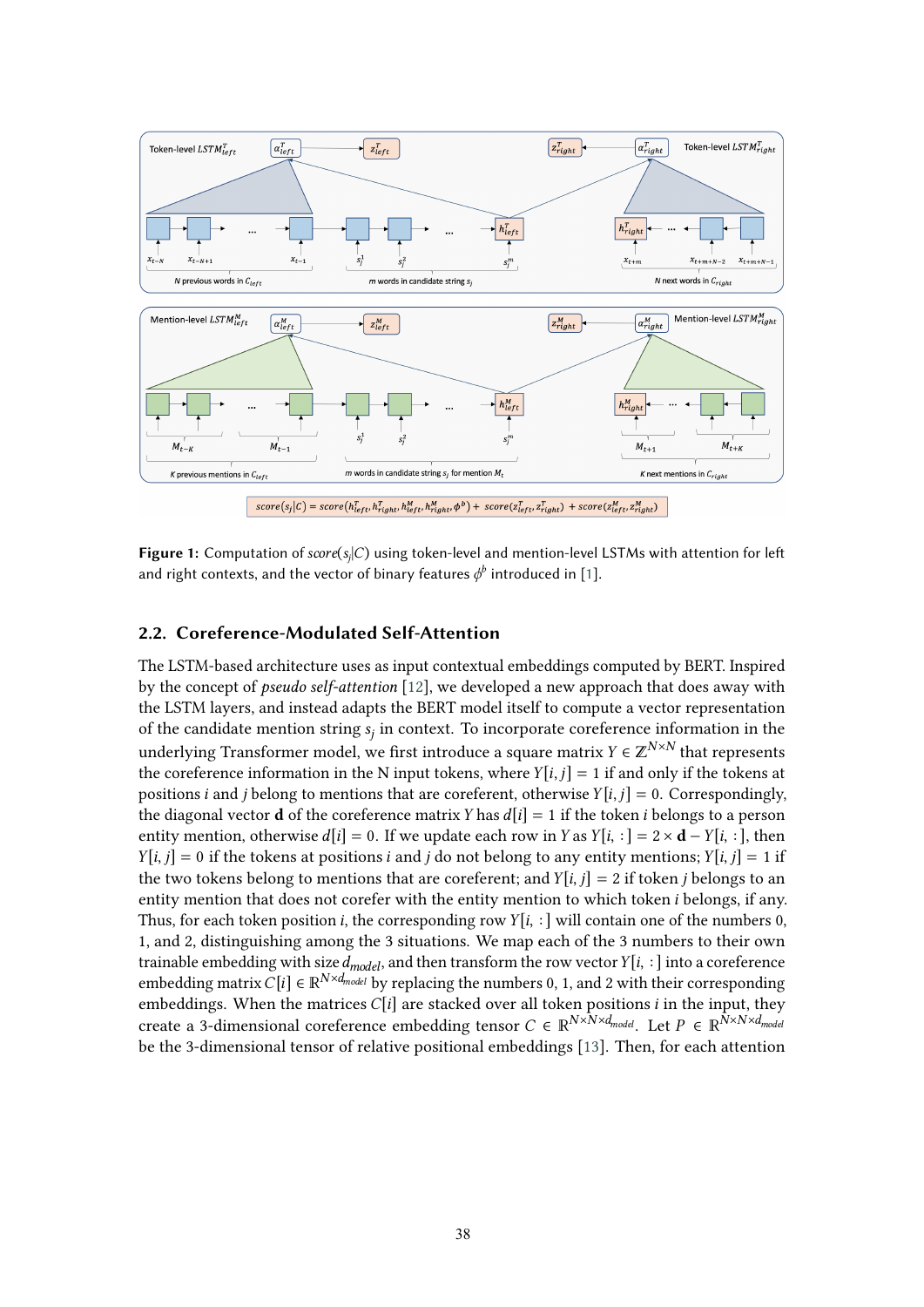layer in BERT, we defne an additional attention mechanism where the unnormalized attention weights  $e_{ii}$  are computed using the input embedding  $\mathbf{x}_i$  at that layer, the coreference embedding  $C[i, j]$  and the relative positional embedding  $P[i, j]$  between positions *i* and *j*. The corresponding vectorization is then done using an Einstein summation operator  $\star$  as shown below, where the input embedding matrix  $X$  is broadcast over the first dimension of  $C$ :

$$
e_{ij} = \frac{((\mathbf{x}_j + C[i,j])U^Q)(P[i,j]U^K)^T}{\sqrt{d_k}}; \quad \text{softmax}\left(\frac{((X+C)U^Q) \star (PU^K)^T}{\sqrt{d_k}}\right)(VU^V)
$$

At each layer, the coreference-based embeddings computed above are added to the original self-attention embeddings computed by the frozen BERT model, resulting in a layer of *coreference-modulated* embeddings. The new set of parameters  $U^{K}$ ,  $U^{Q}$ , and  $U^{V}$ , which mirror the original BERT parameters  $W^{\overline{k}}$ ,  $W^{\overline{Q}}$ , and  $W^V$ , are instantiated and trained for each layer in the Transformer. The coreference-modulated embedding computed in the fnal layer for the last token of the current mention  $s_i$  is concatenated with the binary features  $\phi^b$  introduced in [\[1\]](#page-8-3) and used as input for a fully connected network with one hidden layer, followed by a linear node that outputs the final ranking  $score(s_i|C)$ .

### <span id="page-4-0"></span>**3. Mention Selection as Prompt-Based Generation**

The coreference-modulated self attention approach, while keeping the original BERT parameters frozen, still requires training the new sets of attention parameter matrices  $U^Q$ ,  $U^K$ ,  $U^V$  for each Transformer block. For the particular BERT model used in the experiments, this means over 8.5 new million new parameters will need to be trained from scratch, which is time consuming and liable to lead to overftting. In this section we describe an alternative, much less parameterintensive method of utilizing coreference information, based on *P\*-tuning*. This general class of techniques subsumes methods such as soft prompt-tuning [\[8\]](#page-8-6), p-tuning [\[14\]](#page-8-12), and prefix-tuning [\[15\]](#page-8-13) in which the encoder of the language model (LM) is run on an input composed of two parts: (1) the usual textual input, possibly augmented with additional tokens that convey information about the task; and (2) a set of token embeddings that are trained from scratch. These continuous embeddings, also called *soft tokens*, do not have to correspond to actual language tokens and are meant to help the LM adapt its ouput for the target task. Of the three  $P^*$ -tuning approaches listed above we chose to use the soft prompt-tuning approach  $[8]$ , which is relatively simpler. For the LM, we use the T5 text-to-text Transformer of Raffel et al. [\[7\]](#page-8-5) in the span corruption + sentinel mode. Figure [2](#page-5-0) illustrates the prompt-based approach where a frozen T5 is run on an input that contains two prompts:

- 1. A soft prompt P composed of 20 continuous embeddings that are initialized with random token embeddings from the T5 vocabulary.
- 2. A text prompt  $X$  composed of the left and right context words around the current entity mention, augmented with the strings in  $S(E)$ .

In order for the T5 model to know what the candidate mention strings are, the strings in  $S(E)$  are included in the text prompt at the end, separated by  $\langle M \rangle$  tags. The current mention is indicated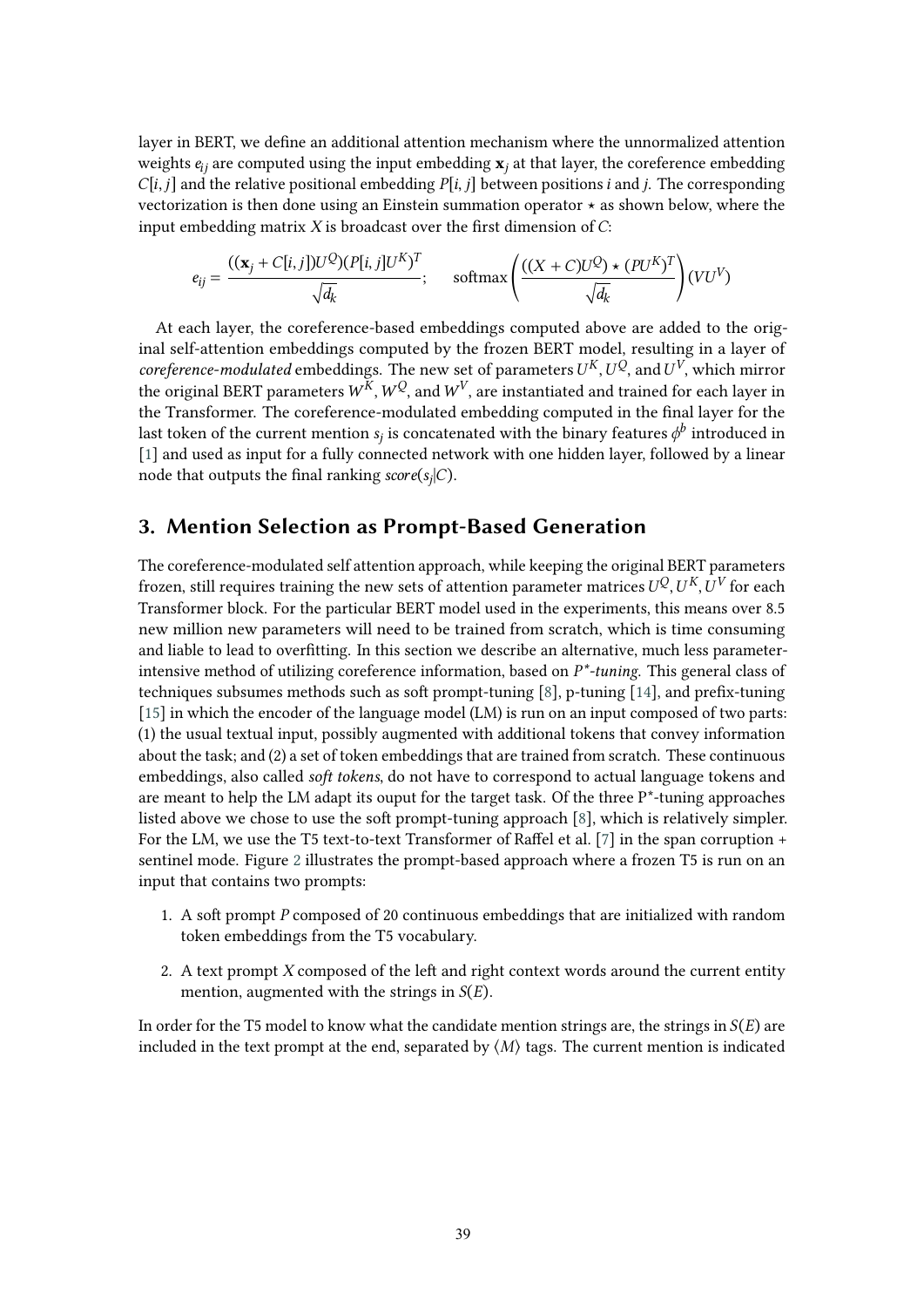

<span id="page-5-0"></span>**Figure 2:** Architecture of the prompt-based model for mention generation.

by the sentinel token  $\langle extra\ id_0\rangle$ , which during T5's pre-training was used to indicate the span of text that needs to be generated by the decoder. Furthermore, focus mentions are delimited by  $\langle F \rangle$  and  $\langle F \rangle$  tags, whereas confounding mentions are enclosed between  $\langle E \rangle$  and  $\langle F \rangle$  tags. The  $\langle$ *unk* $\rangle$  tag is used to specify unknown strings for future mentions, i.e. mentions of the focus or confounding entities that appear to the right of the current mention. An example prompt is shown in Figure [2.](#page-5-0) The decoder is then tasked with generating a sequence  $Y$  containing the correct mention string *his*, formatted using the T5 sentinels. While T5's parameter are kept fixed, we expect the tuning of the soft-prompt to enable it to learn to generate the correct mention string by copying it from the input text prompt sequence.

The resulting prompt-based model is trained under two scenarios: (1) *prompt-tuning with pre-trained T5* and (2) *prompt-tuning with fne-tuned T5*. In the frst scenario, the T5 parameters are frozen and the only parameters that are updated are the soft-prompt embeddings in  $P$  and the embeddings for the special tags introduced above. In the second scenario, the T5 parameters are allowed to change too during backpropagation of the loss.

# **4. Experimental Results and Error Analysis**

All mention selection models are trained on the training portion of the CoNLL-2012 dataset [\[16\]](#page-8-14). For each document in the corpus, we use one 3rd person coreference chain at a time as a focus entity, which is assumed to have been transformed from 1st to 3rd person PoV, whereas the remaining chains that agree in number and gender are used as confounding entities. Early stopping and hyper-parameter tuning are done on the development portion of CoNLL. The trained models are then evaluated *within-distribution* for mention selection on the test portion of CoNLL, and *out-of-distribution* on the PoV dataset introduced in [\[1\]](#page-8-3) that consists of 21 documents covering a wide array of types of narratives, where 300 entities are mentioned 8,682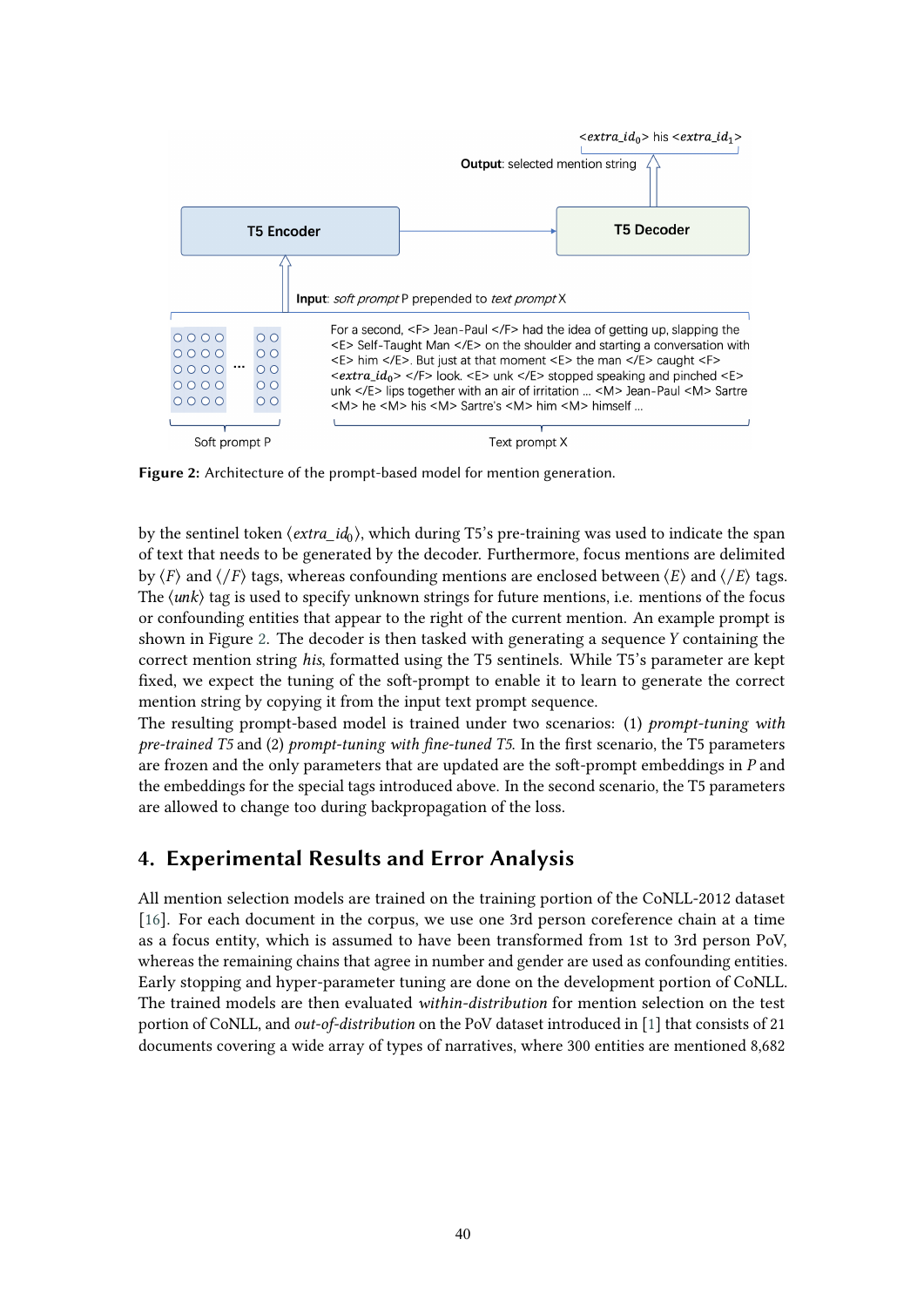#### <span id="page-6-0"></span>**Table 2**

Comparative performance (%) in terms of Accuracy for Mention Selection, Precision (P), Recall (R), and F1 for End-to-End (E2E) PoV Change. LSTM over BERT refers to the best model from [\[1\]](#page-8-3); LSTM with Attention over BERT uses the attention mechanism described in Section [2.1;](#page-2-0) BERT with Coreference Self-Attention is described in Section [2.2;](#page-3-0) The prompt-tuning approaches are described in Section [3.](#page-4-0)

|                                             |       | Mention Selection | PoV Change E2E |      |      |
|---------------------------------------------|-------|-------------------|----------------|------|------|
| Model                                       | CoNLL | PoV               | P              | R    | F1   |
| <b>LSTM over BERT</b>                       | 75.9  | 74.9              | 70.1           | 76.2 | 73.1 |
| <b>LSTM with Attention over BERT</b>        | 77.1  | 75.7              | 70.9           | 77.0 | 73.9 |
| <b>BERT</b> with Coreference Self-Attention | 77.4  | 75.7              | 69.7           | 75.8 | 72.7 |
| Prompt-tuning with pre-trained T5           | 78.4  | 78.5              | 72.7           | 79.0 | 75.7 |
| + 2-fold fine-tuning on PoV                 | 75.5  | 82.6              | 74.2           | 80.6 | 77.3 |
| Prompt-tuning with fine-tuned T5            | 77.1  | 77.4              | 68.9           | 74.8 | 71.8 |
| + 2-fold fine-tuning on PoV                 | 74.7  | 81.8              | 73.2           | 79.5 | 76.2 |

times in total. To evaluate end-to-end performance on changing the narrative perspective, we plug each mention selection model into the PoV change pipeline that also performs coreference resolution, extraction of candidate mention strings  $S(E)$ , syntactic parsing, and verb conjugation change. Additionally, for each prompt-tuning model we also evaluate its within-distribution performance on the PoV dataset. This is done in a 2-fold evaluation scenario where the PoV dataset is first partitioned at random into 2 folds: fold, containing 11 documents and fold<sub>2</sub> containing the remaining 10 documents. In the frst evaluation step, the prompt-based models that were trained on CoNLL are further fine-tuned on fold $_1$  and tested on fold $_2$ ; in the second step, the roles of the two folds are swapped, and the prompt-based models are fne-tuned on fold<sub>2</sub> and tested on fold<sub>1</sub>. The test results are then pooled over the 2 folds in order to compute the overall within-distribution performance on the PoV dataset.

The overall results are shown in Table [2,](#page-6-0) using accuracy for mention selection and precision (P), recall (R), and F1-measure (F1) for the end-to-end performance on the PoV dataset. The results show that adding attention to the original LSTM model improves performance across all evaluations. The coreference-augmented self-attention model, while matching LSTMs with attention on CoNLL, is under-performing when tested on the PoV dataset, which could be explained by overftting to CoNLL. The best performance in terms of out-of-distribution generalization to the PoV dataset is obtained by prompt-tuning using the frozen T5 model, with an F1 measure of 75.7%. When fne-tuned on the PoV dataset in the 2-fold evaluation setting, F1 measure is further increased to 77.3%. Compared to the other approaches, prompt-tuning is overall simpler, is faster at training due to the much smaller number of trainable parameters, and does not use engineered features, i.e. the binary features  $\phi^b$  used in the other models.

It is important to note here that the results are likely to be much better when the system outputs are evaluated by human readers, as there may be multiple good solutions for choosing mention strings that achieve felicitous, non-ambiguous reference while also maintaining the naturalness of a text. This was verifed in [\[1\]](#page-8-3) for the LSTM over BERT model, where Amazon Mechanical Turk workers were observed to give *referential* and *naturalness* scores to the system output that were not very far from the scores given to manual annotations. Indeed, upon doing error analysis on the output of the prompt-tuning model, we found many instances like the ones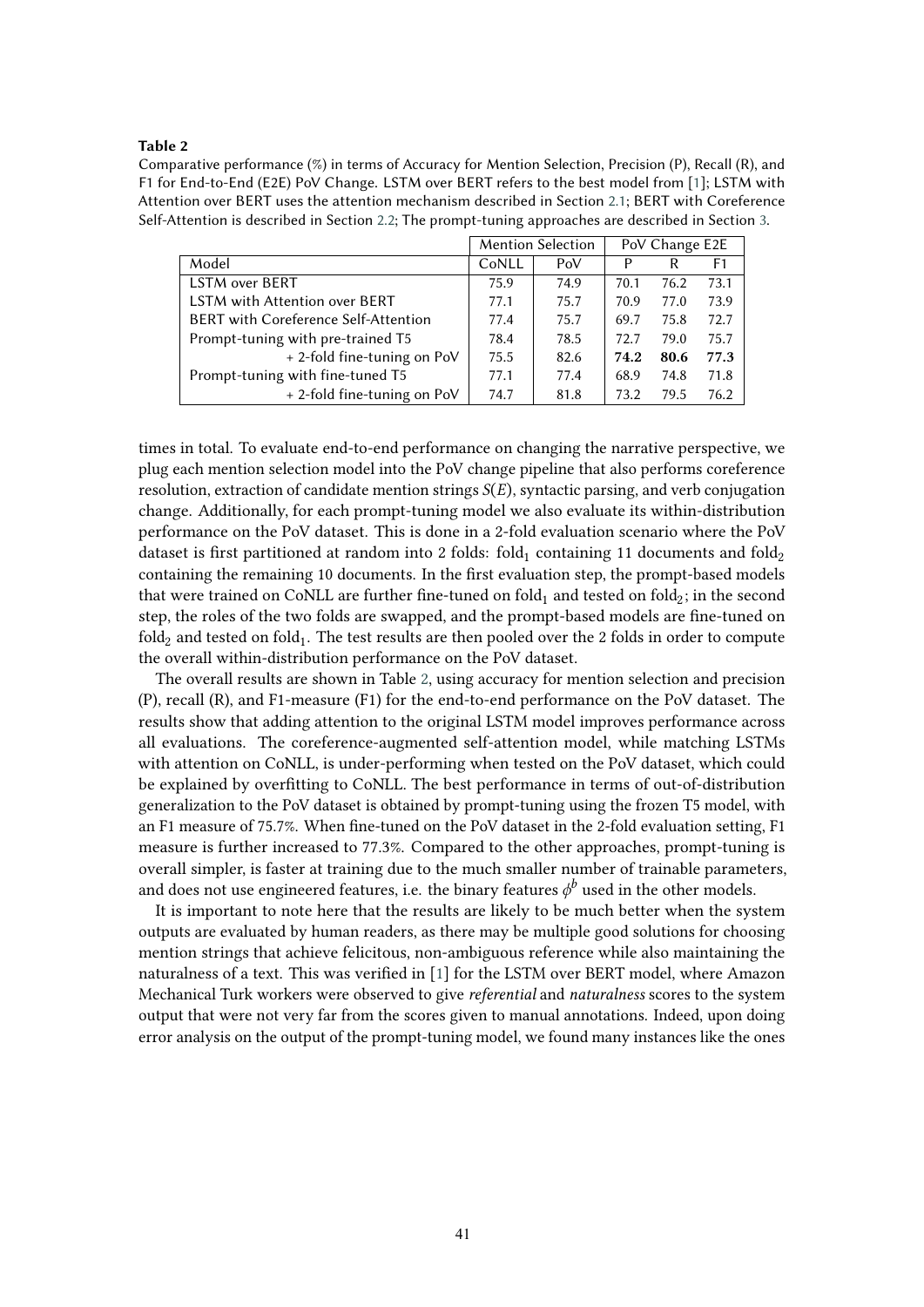below, where the mention string chosen by the model (shown in light red ) was comparable in naturalness and referential clarity with the annotated string (shown in light gray ):

- 1. It was eight in the morning and  $[Katz]_1$  looked very happy.  $[He]_1$  was always happy when [he]<sub>1</sub> was drunk, and [he]<sub>1</sub> was always drunk. Two weeks after that,  $[I]_2 \rightarrow [Bill]_2$  later *heard, police found*  $[\text{him}]_1 \rightarrow [\text{Katz}]_1$  *in an upended car in a field outside the little town of Mingo, hanging upside down by his seatbelt.*
- 2.  $[I]_2 \rightarrow [Bill]_2$  found  $[myself]_2 \rightarrow [himself]_2$ , six days later, standing at  $[our]_4 \rightarrow [their]_4$ *local airport watching a tin commuter plane containing* [*Katz*]<sub>1</sub> *touch down ... For the past three years*  $[Katz]_1$  *had devoted*  $[kimself]_1$  *to rectitude and*  $-[I]_2 \rightarrow [Bill]_2$  *instantly saw now as*  $[he]_1$  *stooped out the door of the plane – growing a stomach.*  $[Katz]_1 \rightarrow [He]_1$ *was arrestingly larger than when*  $[I]_2 \rightarrow [Bill]_2$  *had last seen*  $[him]_1$ *.*
- 3. [Both boys]<sub>3</sub> had closed [their]<sub>3</sub> dictionaries. [The brown haired one]<sub>1</sub>  $\rightarrow$  **[The brown haired boy**]<sup>*l*</sup> was not talking,  $[his]$ <sup>1</sup> face, stamped with deference and interest, ...
- 4. As it had for many of the guides  $[I]_1 \rightarrow [Michael]_1$  had met, the mystical experience  $[Fritz]_2$ *had on psychedelics launched* [*him*] *on a decades long spiritual quest that eventually "blew my linear, empirical mind", opening* [him]<sub>2</sub> up to the possibility of past lives, telepathy, *precognition, and "synchronicities" that defy our conceptions of space and time.*  $[He]_2 \rightarrow$

 $\left[\text{The man}\right]_2$  spent time on an ashram in India, where  $\left[he\right]_2$  witnessed specific scenes that *had been prefgured in* [*his*] *psychedelic journeys.*

In the frst example, the system generates proper names instead of pronouns, which improves referential clarity, with perhaps a slight decrease in naturalness. The second example illustrates the opposite behavior, where the system generates a pronoun instead of the manually annotated proper name, which actually makes the text sound more natural while maintaining referential clarity. In the third example, the noun phrase chosen by the system is equally good in terms of referential clarity, albeit its syntactic head "boy" may sound repetitive and hence less natural than the annotated "one". In the last example, instead of a pronoun, the system selects a nominal mentions string, which appears to be as appropriate in the context as the pronoun.

# **5. Conclusion**

We introduced new mention selection models targeted at the task of changing the narrative perspective from deictic (1st or 2nd person) to anaphoric (3rd person). Adding an attention mechanism to a previous state-of-the-art LSTM model that is trained on top of frozen BERT embeddings was shown to improve its performance. We also introduced a new BERT model with coreference-modulated self-attention, and a soft prompt-tuning approach for the T5 text-to-text Transformer, with the later shown to signifcantly improve both the within- and outof-distribution generalization performance. Code, hyper-parameter settings, and pre-trained models are made publicly available<sup>1</sup>. More general models that can also modify the text between entity mentions are planned for future work.

<span id="page-7-0"></span><sup>1</sup> [https://github.com/chenmike1986/change\\_pov](https://github.com/chenmike1986/change_pov)